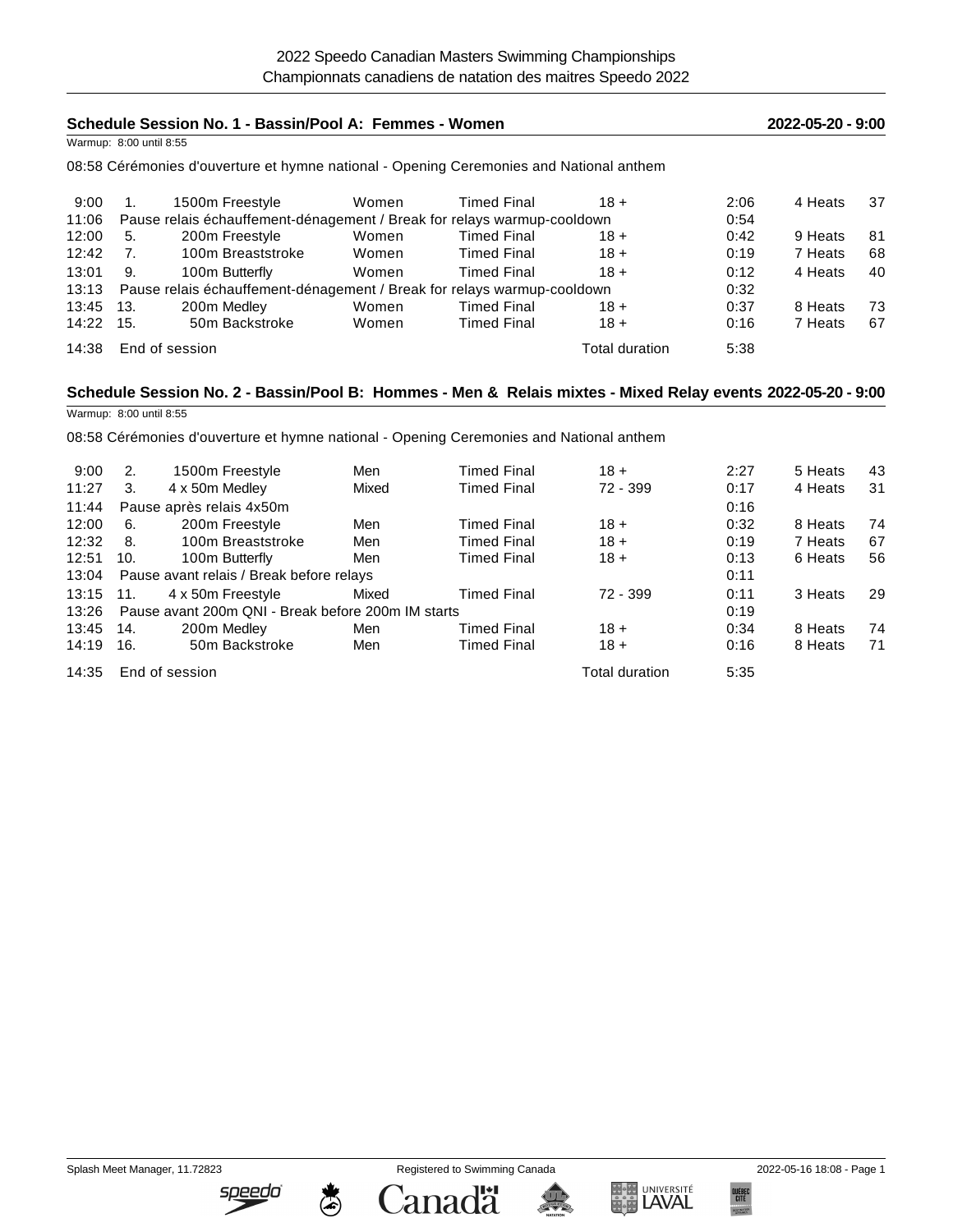| Schedule Session No. 3 - Bassin/Pool A: Femmes - Women |                                            |                                                                                         |       |                    | 2022-05-21 - 9:00 |      |                   |     |
|--------------------------------------------------------|--------------------------------------------|-----------------------------------------------------------------------------------------|-------|--------------------|-------------------|------|-------------------|-----|
| Warmup: 8:00 until 8:55                                |                                            |                                                                                         |       |                    |                   |      |                   |     |
|                                                        |                                            | 08:58 Cérémonies d'ouverture et hymne national - Opening Ceremonies and National anthem |       |                    |                   |      |                   |     |
| 9:00                                                   | 17.                                        | 400m Freestyle                                                                          | Women | <b>Timed Final</b> | $18 +$            | 1:05 | 8 Heats           | 77  |
| 10:05                                                  | 19.                                        | 100m Medley                                                                             | Women | <b>Timed Final</b> | $18 +$            | 0:32 | 12 Heats          | 117 |
| 10:37                                                  | 21.                                        | 200m Breaststroke                                                                       | Women | <b>Timed Final</b> | $18 +$            | 0:30 | 6 Heats           | 58  |
| 11:07                                                  | 23.                                        | 50m Butterfly                                                                           | Women | <b>Timed Final</b> | $18 +$            | 0:16 | 10 Heats          | 95  |
| 11:23                                                  | 25.                                        | 4 x 50m Freestyle                                                                       | Women | <b>Timed Final</b> | $72 - 399$        | 0:11 | 3 Heats           | 26  |
| 11:34                                                  |                                            | Pause relais- Remises des prix Bassin B / Relay break and Awards presentation in B Pool |       |                    |                   | 0:57 |                   |     |
| 12:31                                                  | 29.                                        | 4 x 100m Medley                                                                         | Women | <b>Timed Final</b> | 72 - 399          | 0:18 | 2 Heats           | 12  |
| 12:49                                                  | 31.                                        | 200m Backstroke                                                                         | Women | <b>Timed Final</b> | $18 +$            | 0:26 | 5 Heats           | 46  |
| 13:15                                                  | 33.                                        | 100m Freestyle                                                                          | Women | <b>Timed Final</b> | $18 +$            | 0:31 | 13 Heats          | 125 |
| 13:46                                                  |                                            | End of session                                                                          |       |                    | Total duration    | 4:46 |                   |     |
|                                                        |                                            |                                                                                         |       |                    |                   |      |                   |     |
| Schedule Session No. 4 - Bassin/Pool B: Hommes - Men   |                                            |                                                                                         |       |                    |                   |      | 2022-05-21 - 9:00 |     |
| Warmup: 8:00 until 8:55                                |                                            |                                                                                         |       |                    |                   |      |                   |     |
|                                                        |                                            |                                                                                         |       |                    |                   |      |                   |     |
|                                                        |                                            | 08:58 Cérémonies d'ouverture et hymne national - Opening Ceremonies and National anthem |       |                    |                   |      |                   |     |
| 9:00                                                   | 18.                                        | 400m Freestyle                                                                          | Men   | <b>Timed Final</b> | $18 +$            | 0:57 | 8 Heats           | 73  |
| 9:57                                                   | 20.                                        | 100m Medley                                                                             | Men   | <b>Timed Final</b> | $18 +$            | 0:24 | 10 Heats          | 91  |
| 10:21                                                  | 22.                                        | 200m Breaststroke                                                                       | Men   | <b>Timed Final</b> | $18 +$            | 0:31 | 6 Heats           | 52  |
| 10:52                                                  | 24.                                        | 50m Butterfly                                                                           | Men   | <b>Timed Final</b> | $18 +$            | 0:16 | 11 Heats          | 104 |
| 11:08                                                  | 26.                                        | 4 x 50m Freestyle                                                                       | Men   | <b>Timed Final</b> | 72 - 399          | 0:10 | 3 Heats           | 23  |
| 11:18                                                  | Pause Remise de prix / Awards presentation |                                                                                         |       |                    |                   | 0:27 |                   |     |
| 11:45                                                  | 27.                                        | 4 x 100m Medley                                                                         | Mixed | <b>Timed Final</b> | 72 - 399          | 0:25 | 3 Heats           | 23  |
| 12:10                                                  |                                            | Pause relais / Relay break                                                              |       |                    |                   | 0:21 |                   |     |
| 12:31                                                  | 30.                                        | 4 x 100m Medley                                                                         | Men   | <b>Timed Final</b> | 72 - 399          | 0:09 | 1 Heat            | 8   |
| 12:40                                                  | 32.                                        | 200m Backstroke                                                                         | Men   | <b>Timed Final</b> | $18 +$            | 0:24 | 5 Heats           | 50  |
| 13:04                                                  | 34.                                        | 100m Freestyle                                                                          | Men   | <b>Timed Final</b> | $18 +$            | 0:27 | 13 Heats          | 127 |
| 13:31                                                  |                                            | End of session                                                                          |       |                    | Total duration    | 4:31 |                   |     |

Splash Meet Manager, 11.72823 Registered to Swimming Canada 2022-05-16 18:14 - Page 1

<u>speedo'</u>

 $\ddot{\circ}$ 

**Canadä** 



暴

QUÉBEC<br>Cité